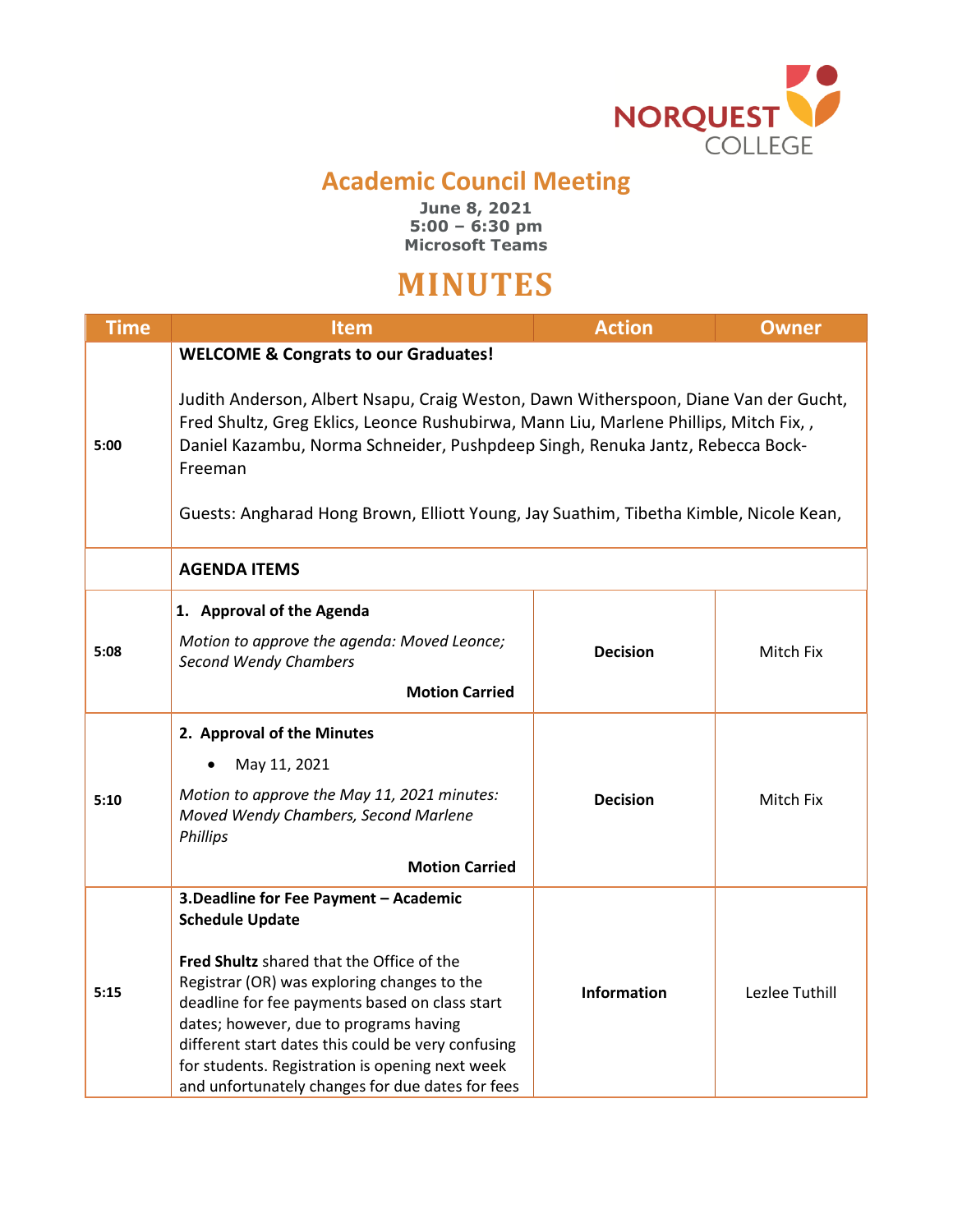|      | and late payments for fees will not occur at this<br>time.                                                                                                                                                                                                                                                                                                                                                                                  |                    |                                                                             |
|------|---------------------------------------------------------------------------------------------------------------------------------------------------------------------------------------------------------------------------------------------------------------------------------------------------------------------------------------------------------------------------------------------------------------------------------------------|--------------------|-----------------------------------------------------------------------------|
|      | Fred Shultz shared that the OR do not start<br>applying late fees until seven days after the<br>add/drop period. However, this is not regularly<br>communicated and the OR can review our<br>communication for the grace period.                                                                                                                                                                                                            |                    |                                                                             |
|      | 4. Summer Subcommittee Membership                                                                                                                                                                                                                                                                                                                                                                                                           |                    |                                                                             |
|      | (Terms of Reference attached which outline the<br>subcommittee requirements on p.7)                                                                                                                                                                                                                                                                                                                                                         |                    |                                                                             |
|      | Members volunteered to represent the Academic<br>Council subcommittee.                                                                                                                                                                                                                                                                                                                                                                      |                    |                                                                             |
| 5:25 | Motion to approve the Summer Subcommittee<br>Membership:<br>Dawn Witherspoon<br>Vaishnavi Bhawsar<br>Manna Liu<br><b>Wendy Chambers</b><br><b>Greg Eklics</b>                                                                                                                                                                                                                                                                               | <b>Decision</b>    | Mitch Fix                                                                   |
|      | Moved Marlene Phillips, Seconded Craig Weston                                                                                                                                                                                                                                                                                                                                                                                               |                    |                                                                             |
|      | <b>Motion Carried</b>                                                                                                                                                                                                                                                                                                                                                                                                                       |                    |                                                                             |
| 5:45 | 5. Indigenous Bridging Pathways<br>Tibetha Kimble shared details on Indigenous<br>Bridging Pathways planned to launch in Winter<br>2022. It was highlighted that 98% of our<br>Indigenous Learners planned to continue their<br>studies and 38% planned to continue at<br>NorQuest. We therefore need to provide<br>pathways and supports for students to continue<br>their studies at NorQuest.                                            | <b>Information</b> | Tibetha Kimble,<br>Elliott Young,<br>Angharad Hong<br>Brown, Jay<br>Suathim |
|      | 6. Major Program Change: Credit Load for<br><b>Practical Nurse Diploma - Internationally</b><br><b>Educated Nurse program (PNDIEN)</b>                                                                                                                                                                                                                                                                                                      | <b>Decision</b>    | Ayshea Thornton,<br>Angharad Hong<br>Brown, Jay<br>Suathim                  |
| 6:05 | Ayshea Thornton explained that in April 2021,<br>Academic Council approved the motion to have<br>the Practical Nurse Diploma - Internationally<br>Educated Nurse (PNDIEN) Program re-opened<br>with Major Program Changes. Due to challenges<br>related to COVID & recruitment, it was<br>determined that the program intake would be<br>delayed until Winter 2022. This has allowed us to<br>review the high credit load within the PNDIEN |                    |                                                                             |